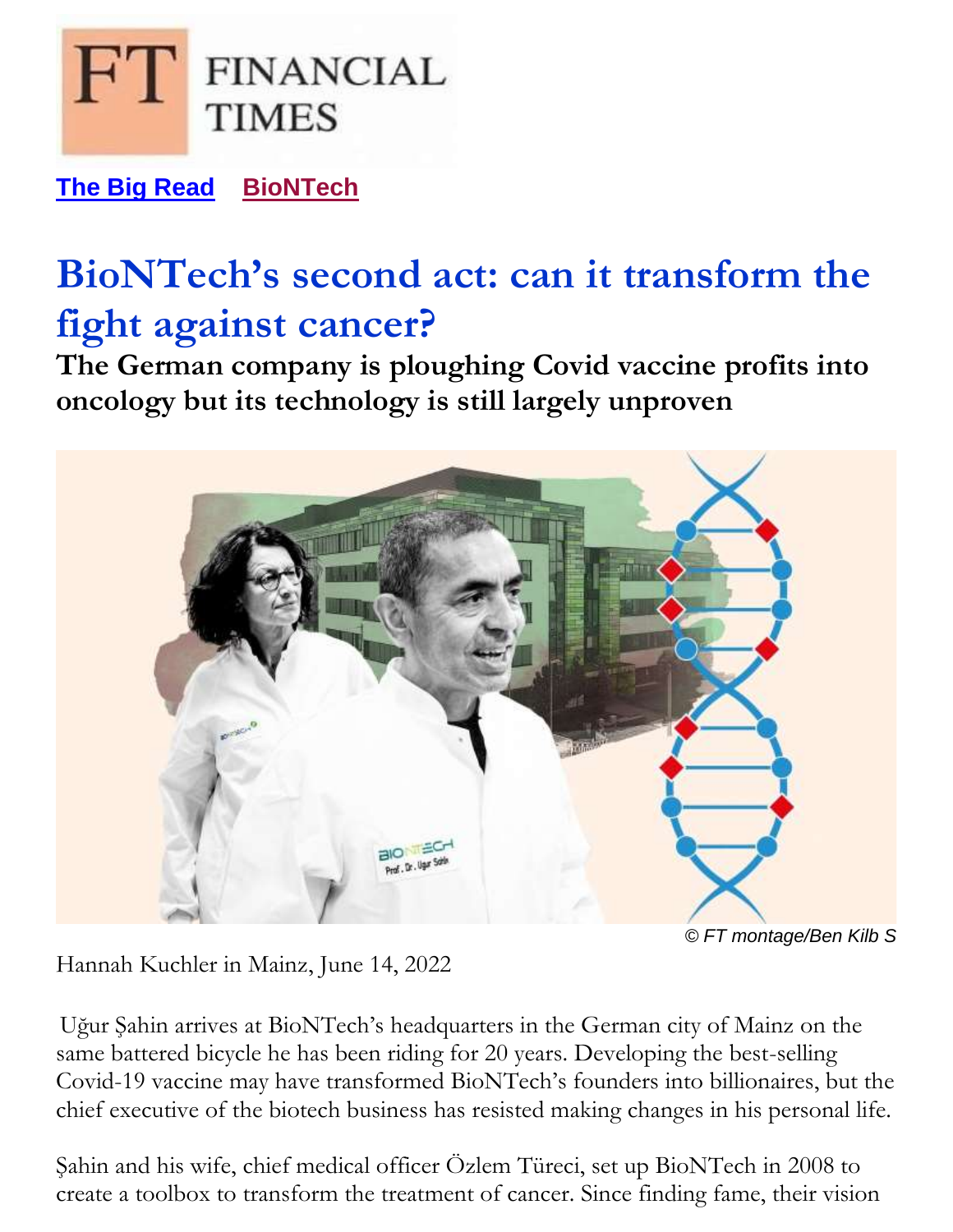has not shifted. When practising as doctors, the pair had become frustrated at the gap between the cancer drugs available on the wards — and what they believed was scientifically possible.

So, while the mRNA vaccine they developed with the American pharmaceuticals company Pfizer has saved millions of lives and brought economies around the world back to life, it was also, in some ways, a side hustle. BioNTech "is a cancer company that was able to drop everything they were doing to create a Covid vaccine," says Akash Tewari, an analyst at Jefferies.

The decision to do so has brought an unprecedented windfall of cash to the company, which is now sitting on assets of  $E19bn$ , with billions more in revenue expected. That amount equates to "a lifetime of funding", says Suzanne van Voorthuizen, co-head of life sciences securities at Dutch bank Kempen & Co.



Lab technicians work on producing CAR-T cells and RNA in the laboratory for French biopharmaceutical company Cellectis in Paris last September *© Thomas Coex/AFP/Getty Images* 

While some billionaires use their wealth to buy newspapers or fund extraterrestrial adventures, Şahin and Türeci will use theirs to fuel their ambitious — though still nascent — plans in oncology. They are doubling down on a hope that Şahin admits once sounded like science fiction: to be able to tailor drugs to each patient's cancer.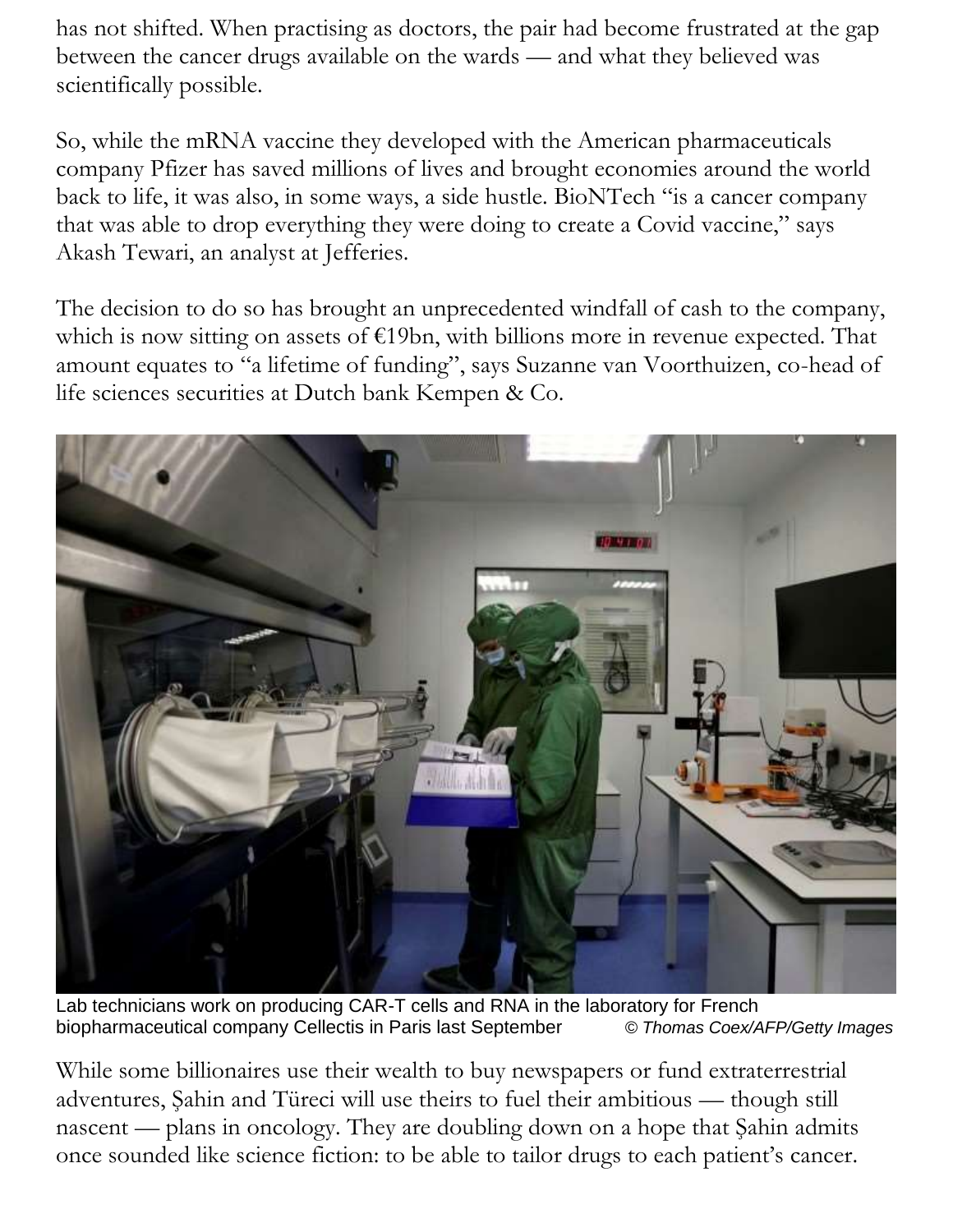The company recently took steps in the right direction with two early stage trials showing promising data, one in pancreatic cancer and the other targeting solid tumours including ovarian and testicular cancer.

Success would mean a new journey: reimagining the whole pharmaceutical industry.

"We had this idea to develop technologies dedicated to really saving every single individual patient," says Şahin. "Because every patient is different, and you can't just take something off the shelf."

### **The Covid cash**

Şahin wheels his bike around the perimeter of a huge hole on the plot of the company's site — the foundation for a new 20,000 square foot building. Across from his office, a three-storey temporary lab in portacabins has popped up to press on with the mission right away: this year research and development spending at BioNTech is doubling to  $\epsilon$ 1.5bn.

Dropping his helmet in his office and donning a white coat, Şahin heads to the lab. Inside, a machine synthesises the DNA templates used to create messengerRNA, the technology BioNTech has helped to pioneer.

The mRNA acts as a set of instructions to cells, telling them to build certain proteins. The response to the pandemic proved for the first time that the technology could be used to create a highly effective vaccine: mRNA was deployed in a vaccine to help the immune system recognise and fight intruders such as the coronavirus Sars CoV-2. Next, BioNTech wants to use the code to prompt the body's defences to tackle a tumour.

Yet, unlike its American rival Moderna, which is focused on how to deploy mRNA across a range of infectious diseases and other conditions, BioNTech wants to use mRNA to tackle cancer, working in combination with other therapies. Şahin and Türeci believe the best hopes of a cure will come from combining different treatments, including cell therapies, antibodies and other ways of modulating the immune system.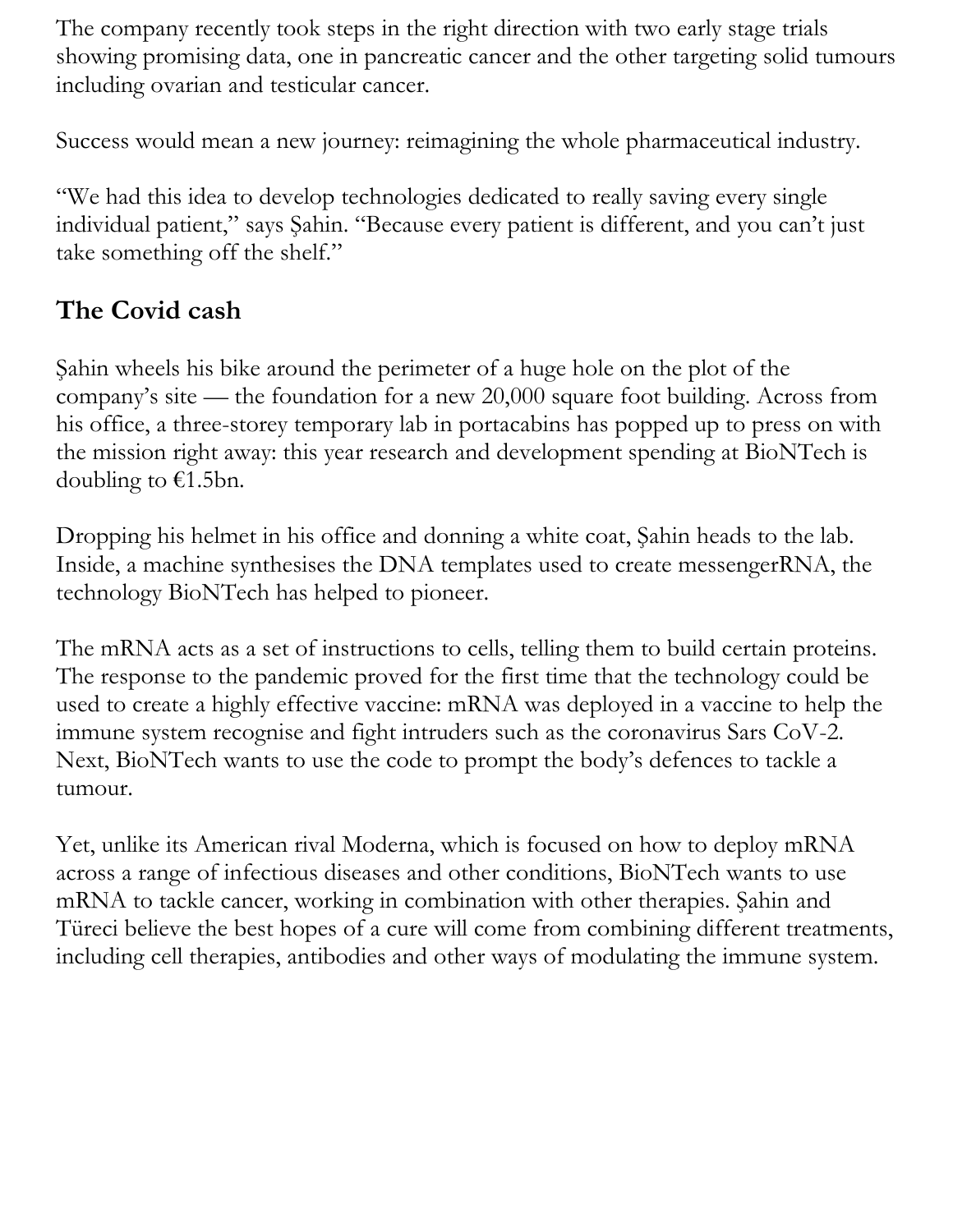

Uğur Şahin: 'We had this idea to develop technologies dedicated to really saving every single individual patient' *© Ben Kilb/FT*

Before the pandemic, the company was a little known player in the \$1.2tn global pharmaceuticals market that is dominated by long-established companies pursuing many disease areas at once. In its 2019 initial public offering, BioNTech struggled to get investors excited, raising just \$150mn; two years later it had become the most promising biotech in Europe.

Matthias Kromayer, a managing partner at MiG Capital, who was a founding investor in BioNTech, says when he invested he didn't even believe in the potential of mRNA. He gave the baby BioNTech money because the founders seemed to understand how technology would change healthcare, he says. "BioNTech isn't just a biotech company. It is a multi-tech company and has been from the beginning . . . Ugur is always thinking 10 years ahead."

In April, BioNTech unveiled results of a study that combined mRNA with CAR-T-cell therapy to reprogramme a patient's immune system. CAR-T is a complex treatment that involves collecting and modifying a patient's immune cells to fight their cancer. So far, it has only worked in blood cancers. But BioNTech scientists created an mRNA booster that expanded the number of immune cells and improved their ability to kill a solid tumour, making it useful in a far larger range of cancers.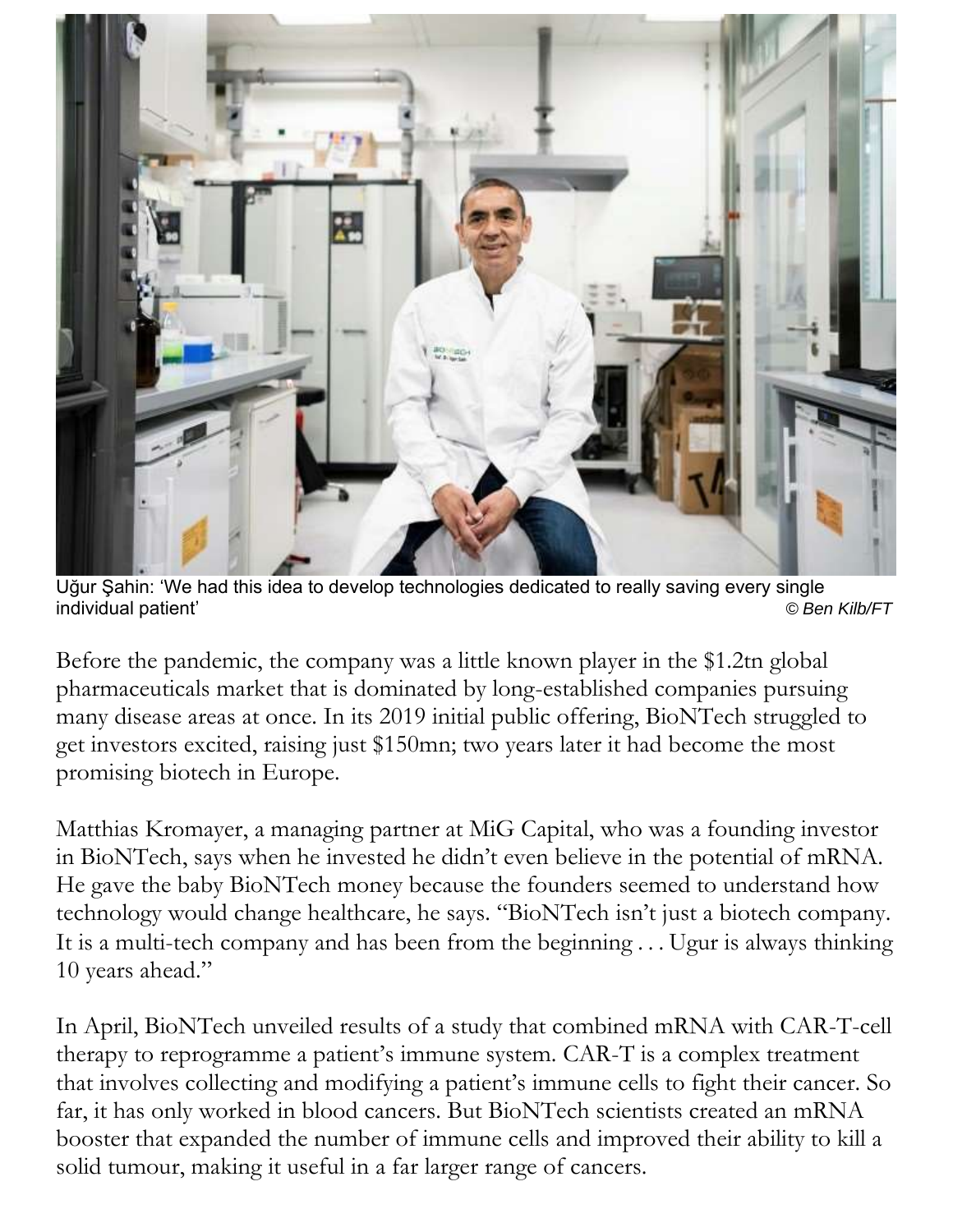Brad Loncar, a biotech investor who runs a fund focused on cancer, declared it "borderline revolutionary". "It is so interesting that it has the entire field rethinking how to go after solid tumours," he says.

BioNTech's strategy is to invest in many different technologies at once. Şahin uses the analogy of a smartphone that becomes more useful as you discover its many functions. "You understand it is not just a smartphone, it is a calculator, it allows you to do anything," he said. "Based on the powerful platforms that we are developing, we believe that we will be able to provide a lot of different solutions for many diseases."

Broadly speaking, the BioNTech founders see themselves as engineers of the immune system. Beyond cancer and infectious diseases, where the company continues to partner with Pfizer on vaccines, they also plan to tackle autoimmune conditions and regenerative medicine, which restores damaged or diseased cells. In total, the company is already running 19 early stage trials and 12 pre-clinical programmes.



The BioNTech headquarters in Mainz in Germany. The company's strategy is to invest in many different technologies at once *© Ben Kilb/FT*

Their newly bulging pockets permit such largesse, says one healthcare banker. A more cash-strapped company would have to be more selective and risk "throwing a great technology in the bin". At the end of March, BioNTech's assets were more than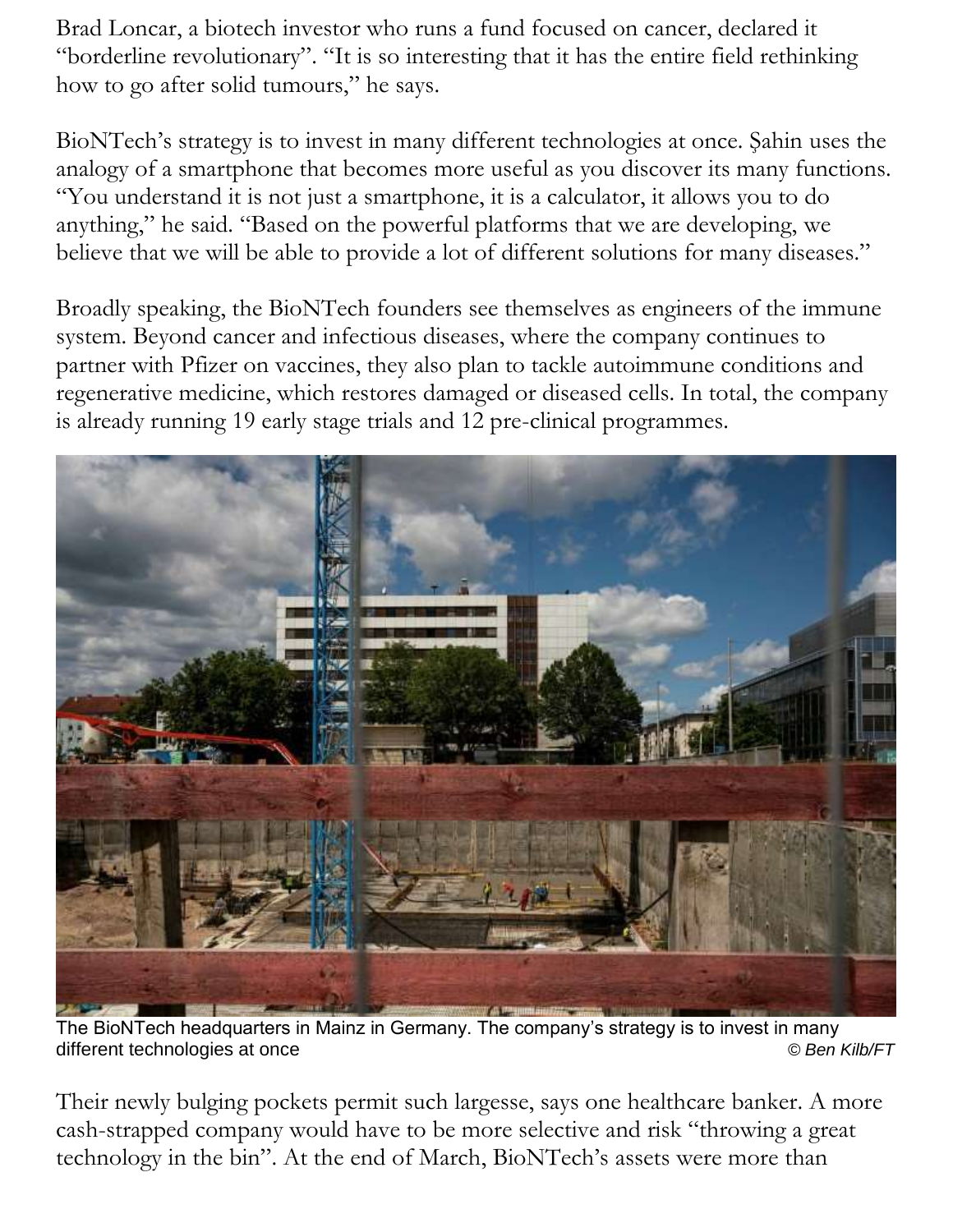€19bn, surpassing even Moderna's €16bn, and more than half that of large European pharma companies GlaxoSmithKline, AstraZeneca and Novartis. Cancer trials are expensive, especially if a company has to first buy the drug it wishes to combine with its treatment. And personalised products such as CAR-T have proven difficult to market in a global healthcare system that is more familiar with buying drugs off the shelf like consumer goods.

With valuations of biotech companies dropping this year, Gareth Powell, a healthcare fund manager at Polar Capital, says BioNTech is lucky it can fund so many programmes. "If they didn't have the Covid cash . . . I would imagine they would be under severe pressure," he says. "The capital markets just wouldn't be there for them to do this stuff."

#### **'Money doesn't grow on trees'**

Bryan Garnier & Co was part of a team of banks that helped take first Moderna and then BioNTech, public. Pierre Kiecolt-Wahl, co-head of equity capital markets at the French bank, says Moderna took a more incremental approach than BioNTech's, focusing first on infectious diseases, where it hoped to show signs of success quickly that could persuade investors to put in more funds.

"Moderna knew money doesn't grow on trees," he says. By contrast, he says Şahin and Türeci were more confident that they had data to fight cancer.

But even though it now has substantial financial resources, long-term success is not guaranteed. Loncar says it may yet turn out that mRNA doesn't really work for cancer. "There's a non-zero per cent chance that mRNA may completely strike out in cancer," he says. "If that happens, BioNTech is going to feel it a lot harder than Moderna will."

Oncology is far trickier than creating vaccines — Tewari, the Jefferies analyst, describes it as "scientifically byzantine" — and it is a hypercompetitive field, with almost every major pharmaceutical company scouring for treatments for the same conditions.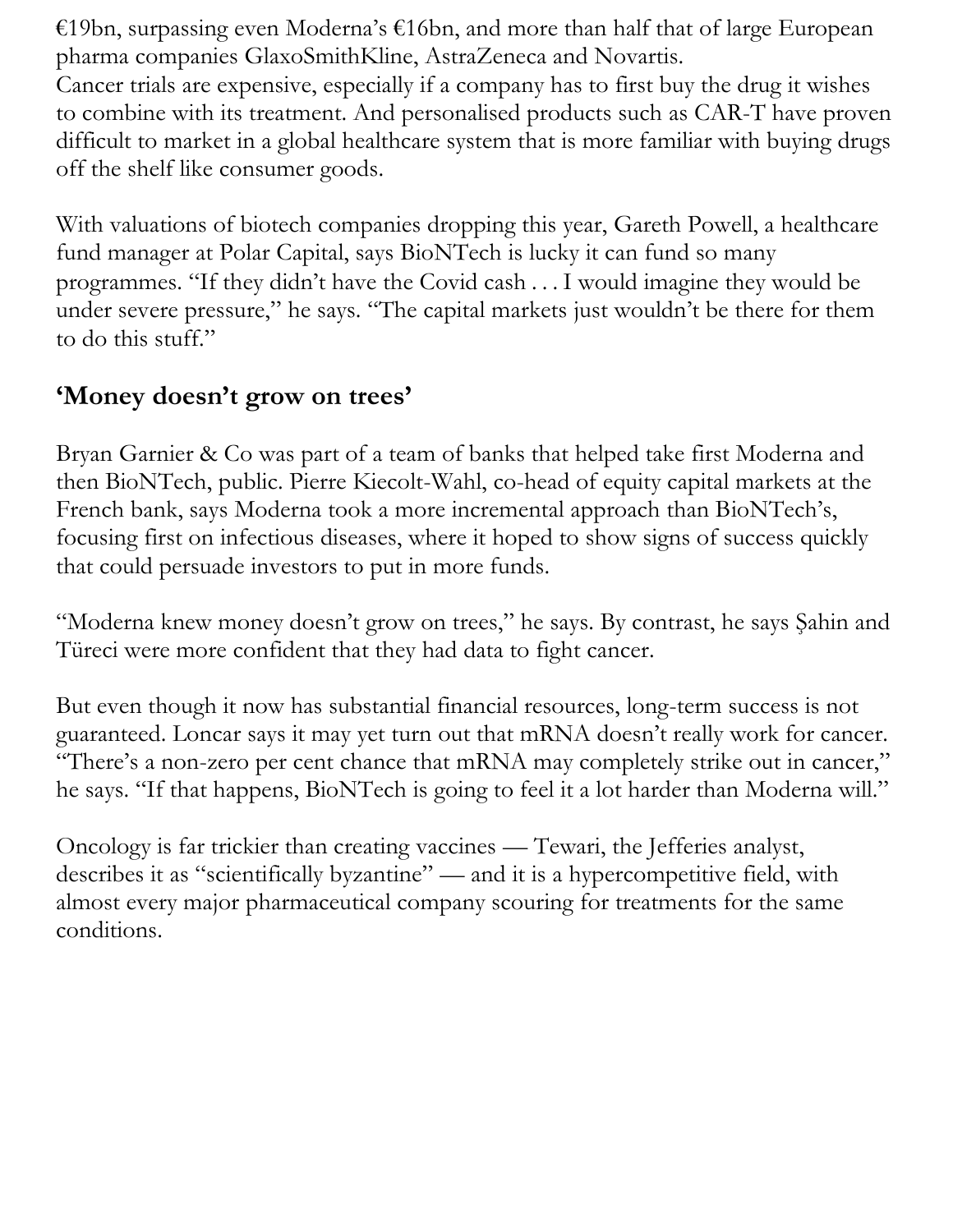## BioNTech secures a 'lifetime of funding' with Covid jabs



Total current assets (including cash, receivables, inventories) at end of March 2022

Source: Companies © FT

BioNTech's most advanced clinical oncology programme is for cancer vaccines. Unlike regular vaccines, they do not prevent the recipient from developing cancer, but are used as treatments to prompt the immune system to destroy mutated cells. In phase 2 trials, it has two FixVac programmes, where the vaccines are not personalised, and two where they are.

A

Hopes for creating cancer vaccines have been dashed many times before. "It is a concept that has been around for decades. But there has been failure, after failure, after failure," says Loncar.

He says one problem could be that therapies are being deployed too late. New therapies are usually tried first in patients who have not responded to previous drugs and usually have later stage cancer, but he believes they might work better at an earlier stage, when the patient's immune system is more robust.

Şahin counters that BioNTech has overcome a number of "critical hurdles" and that its early data shows its mRNA cancer vaccines are eliciting immune responses several hundred times stronger than were previously reported for conventional cancer vaccines.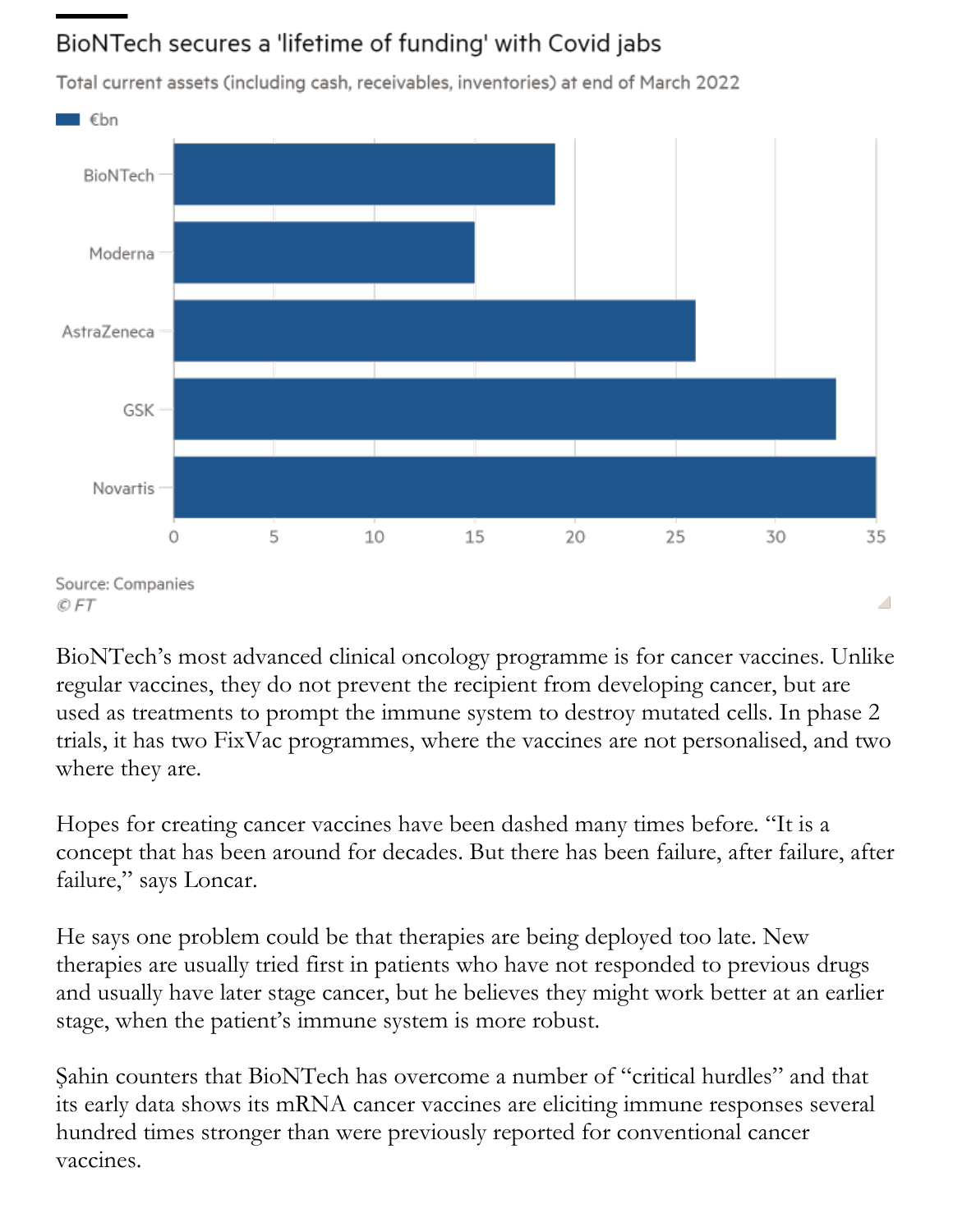

A biologist at the French-Austrian biotech firm Valneva enters a laboratory to work on an inactivated whole-virus vaccine against coronavirus in Vienna, Austria, last December *© Lisi Niesner/Reuters*

The company is also doing trials in earlier stage cancers, and is particularly interested in giving the vaccines just after patients have had surgery to remove the primary tumour. In a phase 1 trial presented this month, the company showed positive results treating pancreatic cancer patients shortly after surgery.

But as well as the scientific uncertainty, BioNTech will face practical challenges as it tries to disrupt the pharmaceutical business. The company will have to push regulators to adapt to individualised therapies that break the mould of conventional clinical trials. While such trials usually take several years and lead to an approved product that never changes, the founders want to be able to update their medicines — like an iPhone as new data improves algorithms that predict the best way to target a tumour.

Türeci says the company has to take the "smallest steps" with "conservative" regulators whenever they enter new territory. "The problem with the way medicines are developed is that, at that time when you have something you can approve for patients and bring it to the market, the technology is already outdated [by] several years," she says.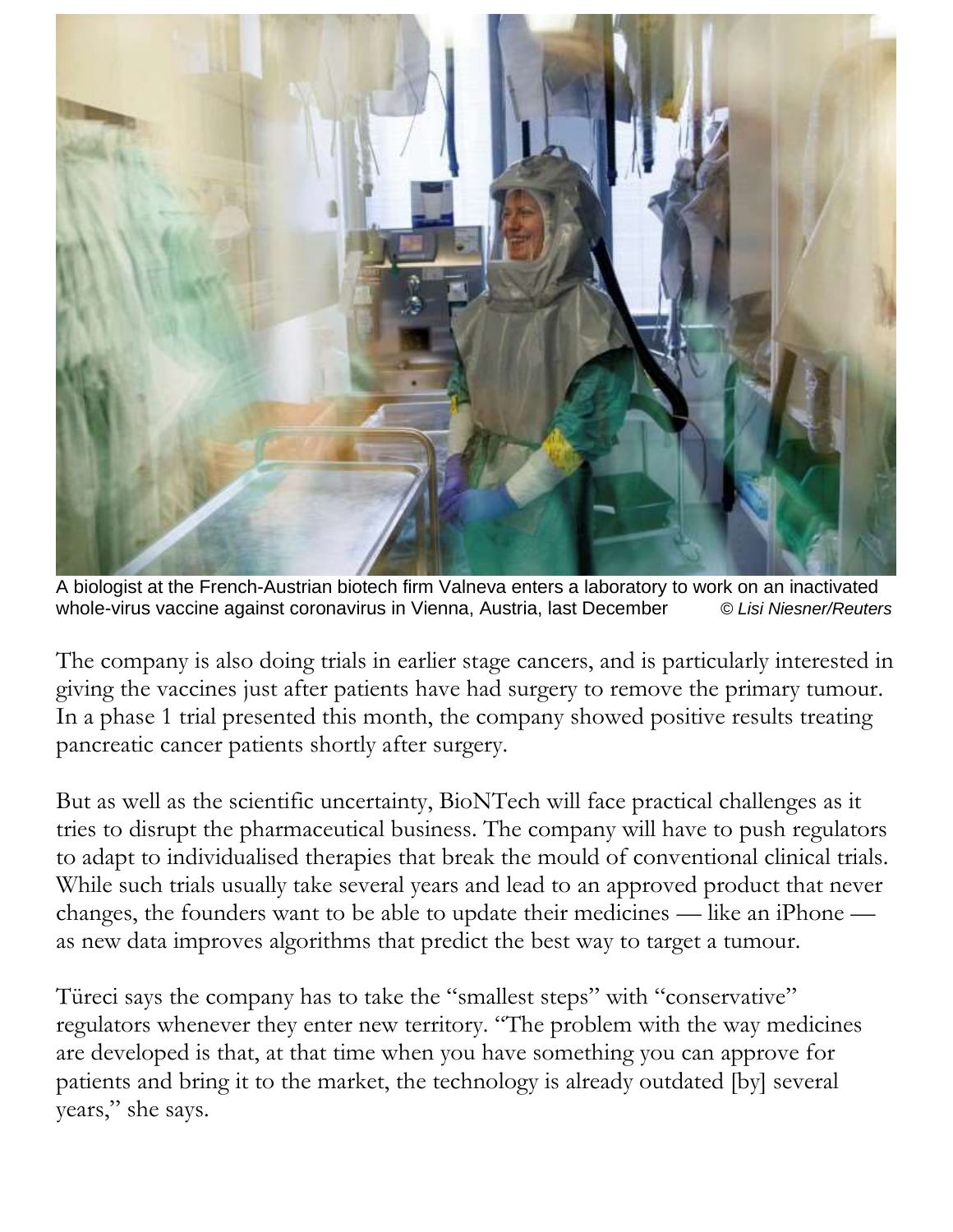#### **The 'smallest steps'**

While BioNTech's has no need to beg investors for more capital, the company will still have to navigate expectations of shareholders who bought it as a Covid stock. Shares in BioNTech have fallen by about 20 per cent in the past year, after some investors sold in anticipation that sales of the Covid vaccine would slow. But the stock is still up more than fourfold since March 2020, when the company first announced it was developing a shot with Pfizer.

Loncar, the cancer-specialist investor, does not own BioNTech primarily because it still trades as a Covid stock. He believes shareholders may be in for a surprise. "Investors have been really spoiled by how quickly the Covid-19 vaccines succeeded and how well they did. That's not normally how drug development goes," he says. "One thing I worry about is they have a shareholder base today that expects them to succeed in non-Covid things tomorrow."



African leaders, co-founders of BioNTech and representatives of international health organisations met to discuss the production of vaccines against Covid-19 in Africa, in February  *© Andre Pain/AFP/Getty Images*

Şahin tries to be sanguine about the company's stock — he says he looks the price up about once a week, far less often than he checks medical journal sites. And he stresses that the company has always been clear with investors about its true vision: "We can't guarantee to them what is going to happen in the next Covid season. This is more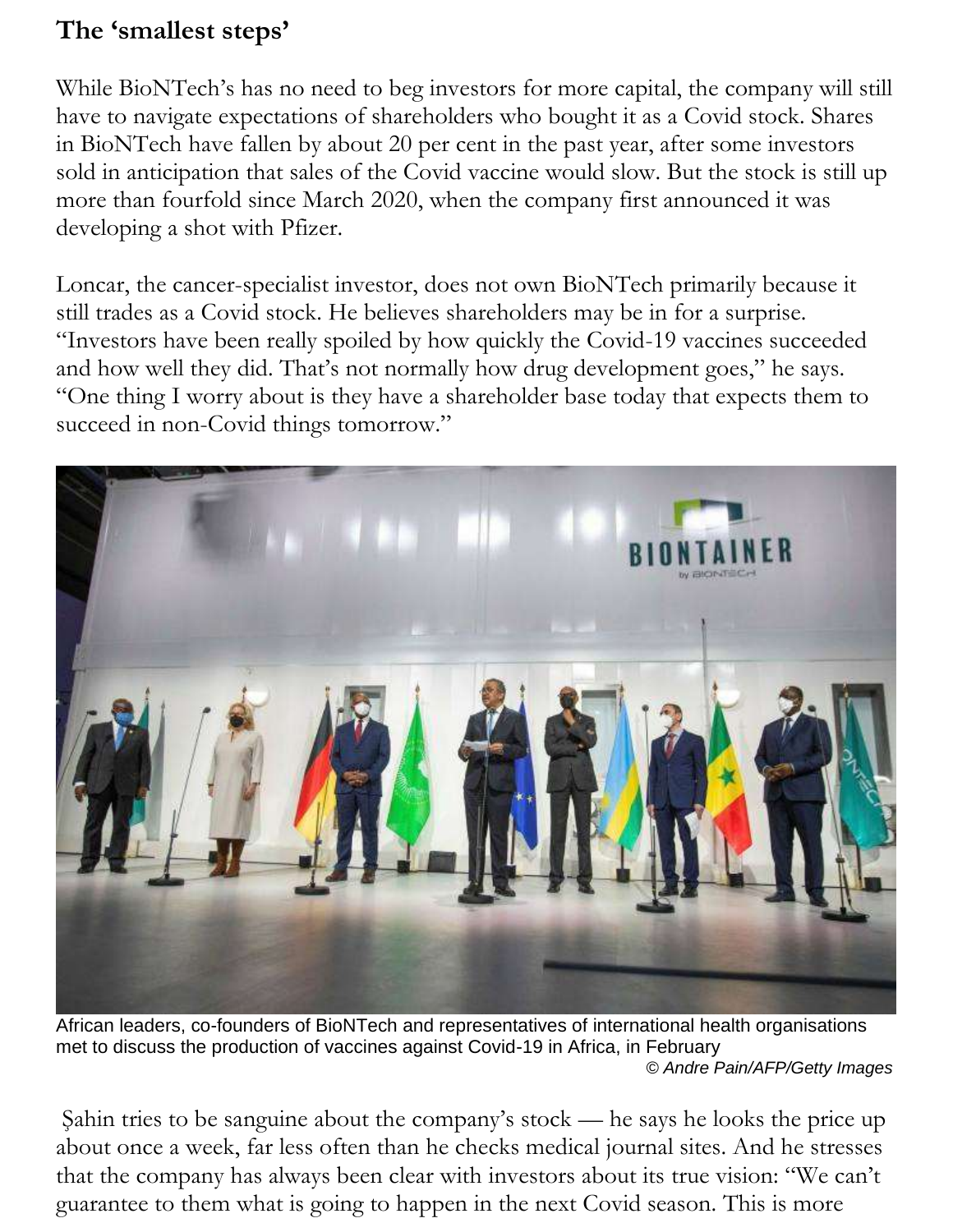dependent on what's happening in the world and how the virus is evolving, and less dependent on our competencies."

Still he was surprised recently when the share price rose as investors anticipated the company would create a vaccine for monkeypox. (BioNTech has not started work on a jab for the spreading disease. Şahin says they are "preparing ourselves to be prepared" to do so, but it does not look like a global challenge yet.) Some investors are asking whether BioNTech can handle quite so much cash — and take on so many challenges at once.



While the company has decided to use the vast majority of its vaccine proceeds for internal investment, with just a couple of small bolt-on acquisitions, it did announce